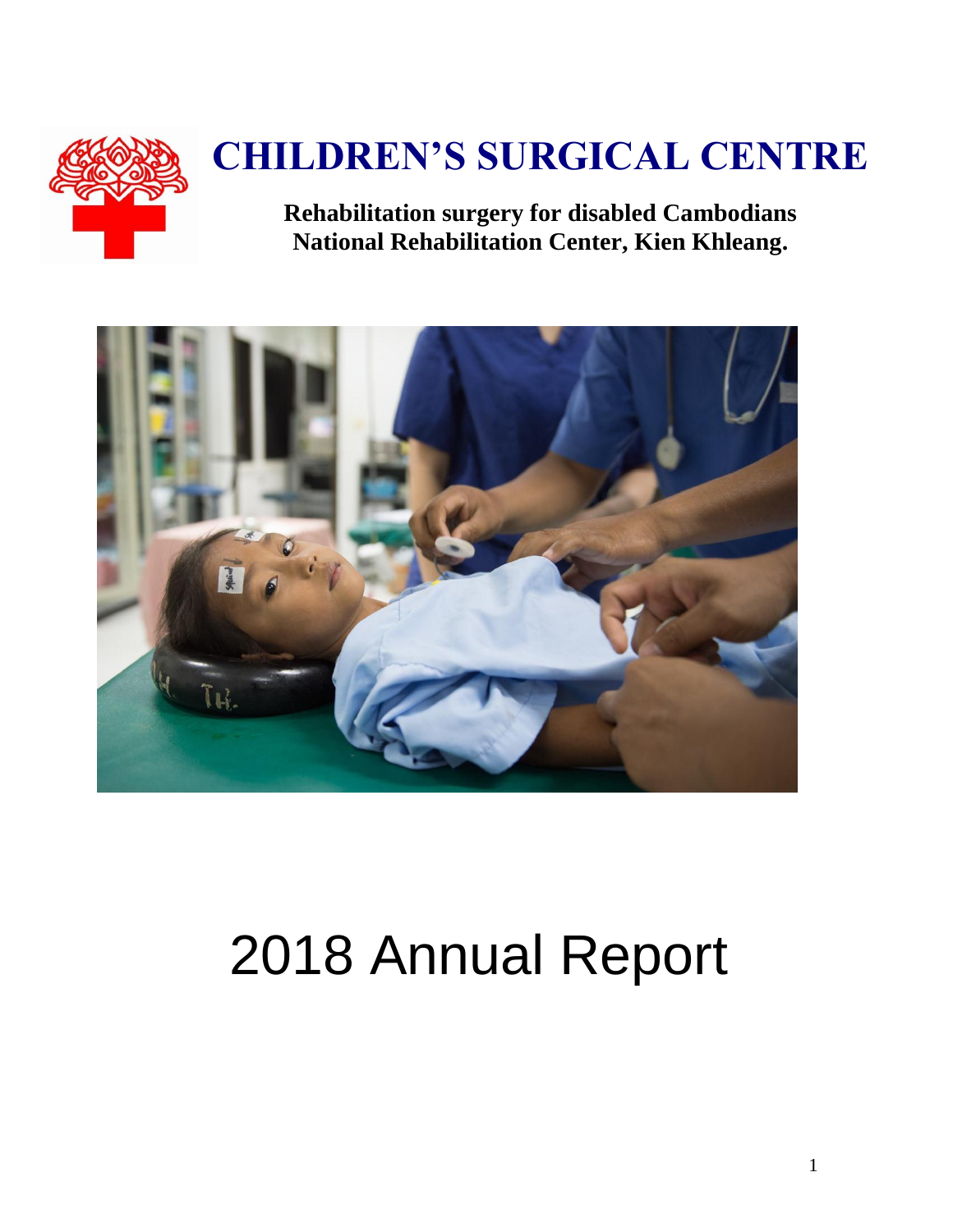#### **Contents**

#### **Page number**

| <b>Cover Page</b>                                                                                                                                                                                                                                                                                                                              | 1                                                                       |
|------------------------------------------------------------------------------------------------------------------------------------------------------------------------------------------------------------------------------------------------------------------------------------------------------------------------------------------------|-------------------------------------------------------------------------|
| <b>President's Report</b>                                                                                                                                                                                                                                                                                                                      | 4                                                                       |
| <b>Chief Executive Officer's Report</b><br>- Preamble<br>- Thanks<br>- Site and Facility Considerations<br>- Numbers of Operations and Consultations<br>- Scope of Services<br>- Patient Referrals<br>- Outreach Services<br>- Equipment Donated and Purchased<br>- Visiting Consultants<br>- Visiting Students<br>- CSC Staff and Conferences | 5<br>5<br>6<br>6<br>$\overline{7}$<br>8<br>8<br>8<br>8<br>9<br>10<br>10 |
| <b>Chief Financial Officer's Report</b><br>- Preamble<br>- Income and Expenditures 2018<br>- Assets<br>- Cost Control<br>- Financial Viability<br>- Financial Monitoring<br>- Funding Initiatives                                                                                                                                              | 11<br>11<br>12<br>13<br>13<br>13<br>13                                  |
| Statement of Income, Expenditures, and Fund balance 2018                                                                                                                                                                                                                                                                                       | 14                                                                      |
| Draft Profit & Loss Budget vs Actual Report 2018                                                                                                                                                                                                                                                                                               | 15                                                                      |
| <b>Children's Surgical Centre Staff List 2018</b>                                                                                                                                                                                                                                                                                              | $16 - 18$                                                               |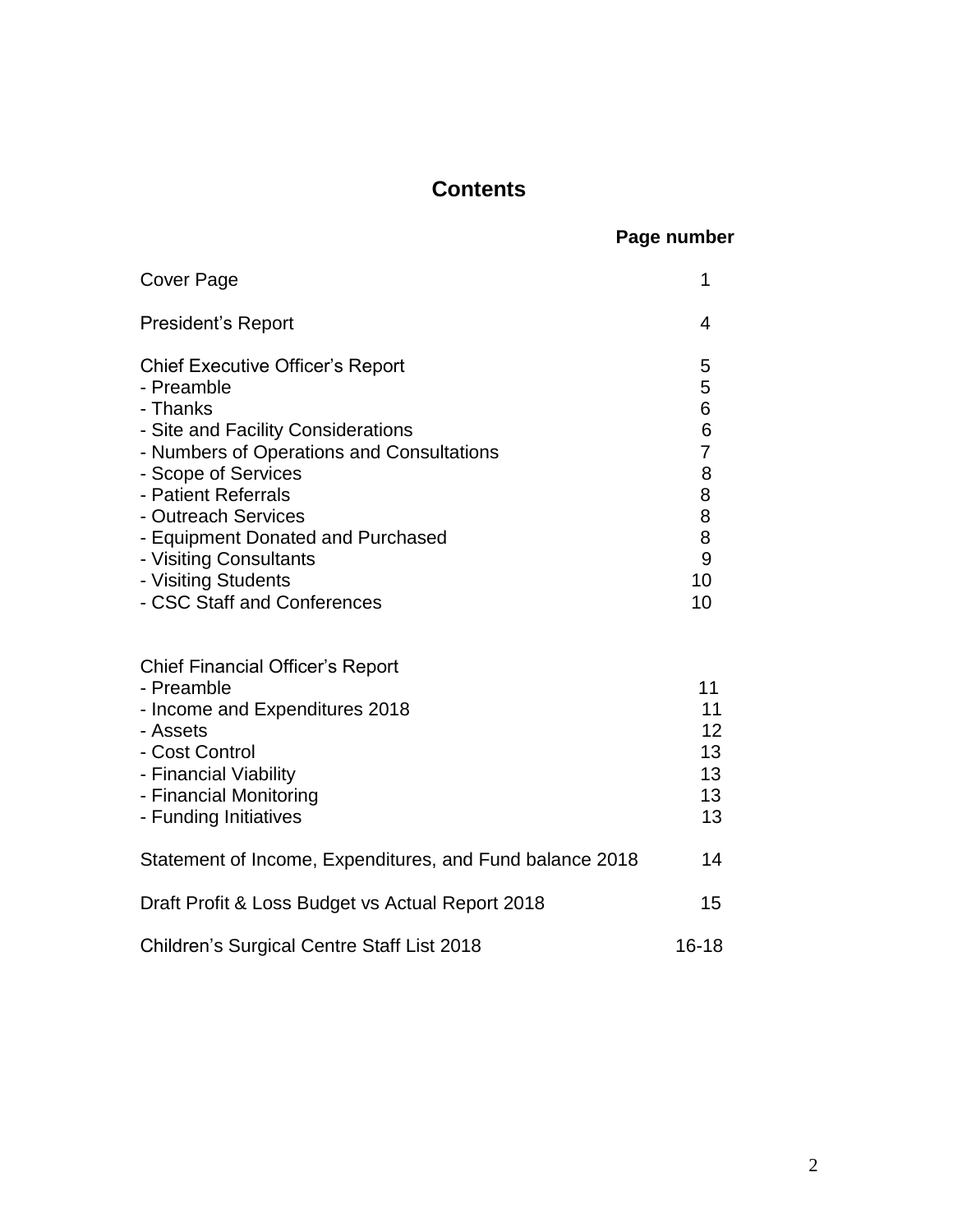*Mark M Moser MD FRCPC Board President [Markmoser57@hotmail.com](mailto:Markmoser57@hotmail.com) Phone: (561) 845 7432 Mobile: (561) 847 1781*

*Dr. Jim Gollogly, OBE Chief Executive Officer Children's Surgical Centre Phnom Penh, Cambodia [jim@csc.org](mailto:jim@csc.org) Mobile: (855) 12 979 214*

*Kanyapak Reinvetch Chief Financial Officer Children's Surgical Centre Phnom Penh, Cambodia [kanya@csc.org](mailto:kanya@csc.org) Mobile: (855) 12 710 789*

*Jim Carmichael Secretary [jim@JEcarmicheal.com](mailto:jim@JEcarmicheal.com) Phone: (907) 486 6874 Mobile: (206) 3216395* 

*Prof. Massey Beveridge BA M. Phil, MD DTM&H, FRCSC Professor of Surgery University of Toronto [Massey.beveridge@gmail.com](mailto:Massey.beveridge@gmail.com)*

*Prof.Nabil Samman FRCS (Edin), FDRS (Eng) Professor of Oral and Maxillofacial Surgery University of Hong Kong [nsamman@hku.hk](mailto:nsamman@hku.hk)*

*Prof.Michael G. Irwin Professor and Head of the Department of Anaesthesiology University of Hong Kong [mgirwin@hku.hk](mailto:mgirwin@hku.hk)*

*Eugene Gollogly Steiner Books Ltd. USA [gene@steinerbooks.org](mailto:gene@steinerbooks.org)*

*Dr.LaraghGollogly, MD, MPH. Editor, WHO Bulletin, Geneva, [golloglyl@who.int](mailto:golloglyl@who.int)*

# **Annual Report 2018**

# **Children's Surgical Centre**

Chief Executive Officer Dr. James Gollogly,

OBE, FACS, FRCSC

Chief Financial Officer Mrs.KanyapakReinvetch

Manager of Reconstructive Surgery Department Dr.Oy Heang

Manager of Anesthesiology Department Mr.Kong Kop

Manager of Ophthalmology Department Mrs. Bee Sokngin

Manager of ENT Department Dr.Touch Davy

Manager of Administration Department Mr.Sok Menglong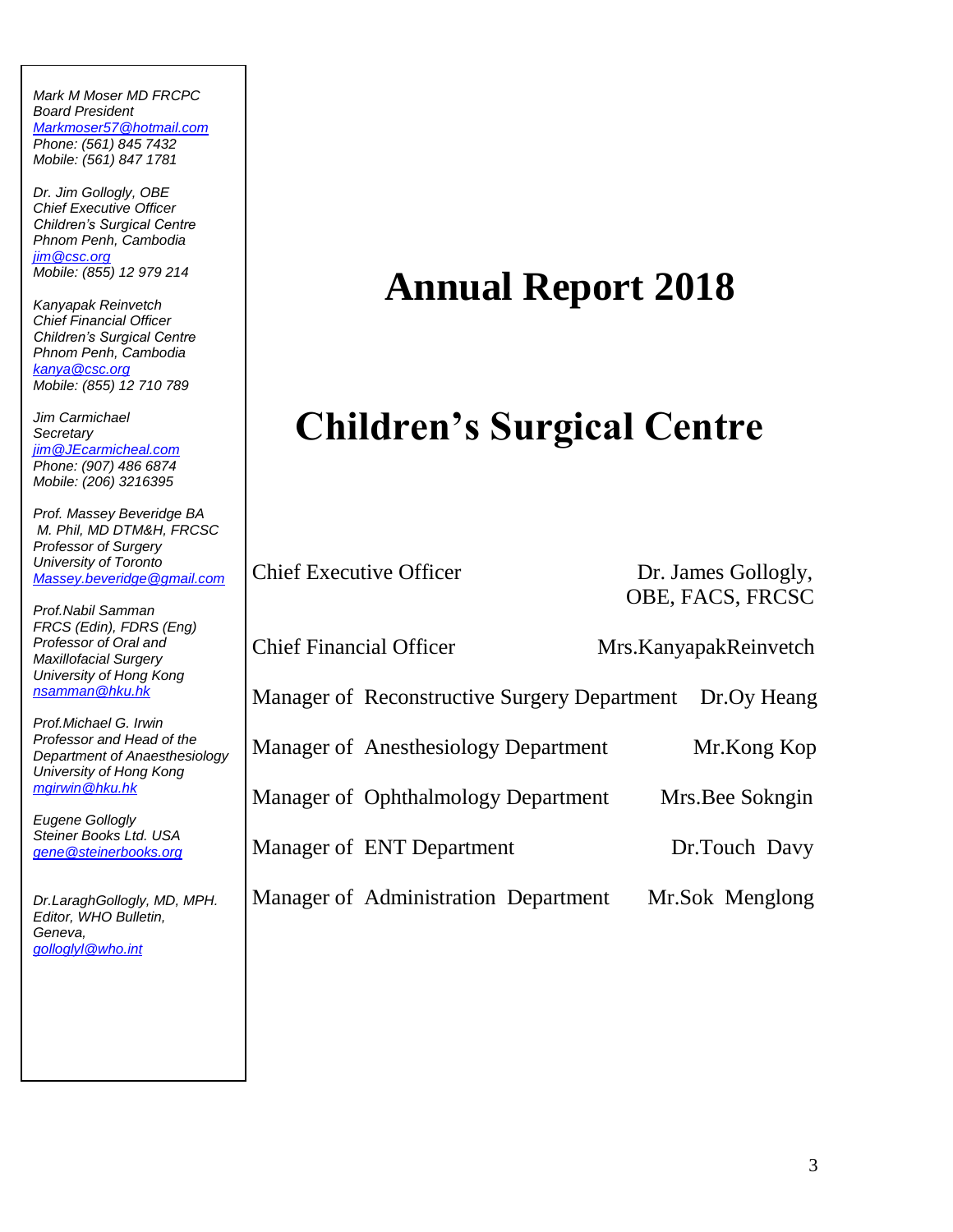**Children's Surgical Centre** Kien Khleang National Rehabilitation Centre Route 6A, Sangkat Chroy Changvar Phnom Penh, Cambodia [www.csc.org](http://www.csc.org/)

## President's Report

CSC had another banner year in 2018. The ENT program has continued to grow and gain expertise. The reconstructive surgeons have learned new cutting edge techniques such as nerve repair and free flap surgery, and incorporated them into practice. The eye department has continued to see the bulk of the patient load while giving the trainee surgeons the experience they need. We have continued to benefit from the many volunteer surgeons, nurses and other health care professionals that share their time and knowledge with us, for which we are very grateful.

Looking out to 2019, we have new and existential challenges with the likelihood of having to relocate this year. If this comes to pass, we will need every bit of support that our generous donors can muster in order to allow us to continue to change the lives of our patients, most of whom had little hope of ever getting better without CSC.

Thank you all for your continued support and here is to looking forward to a good year.

Dr.Mark Moser Board President Children's Surgical Centre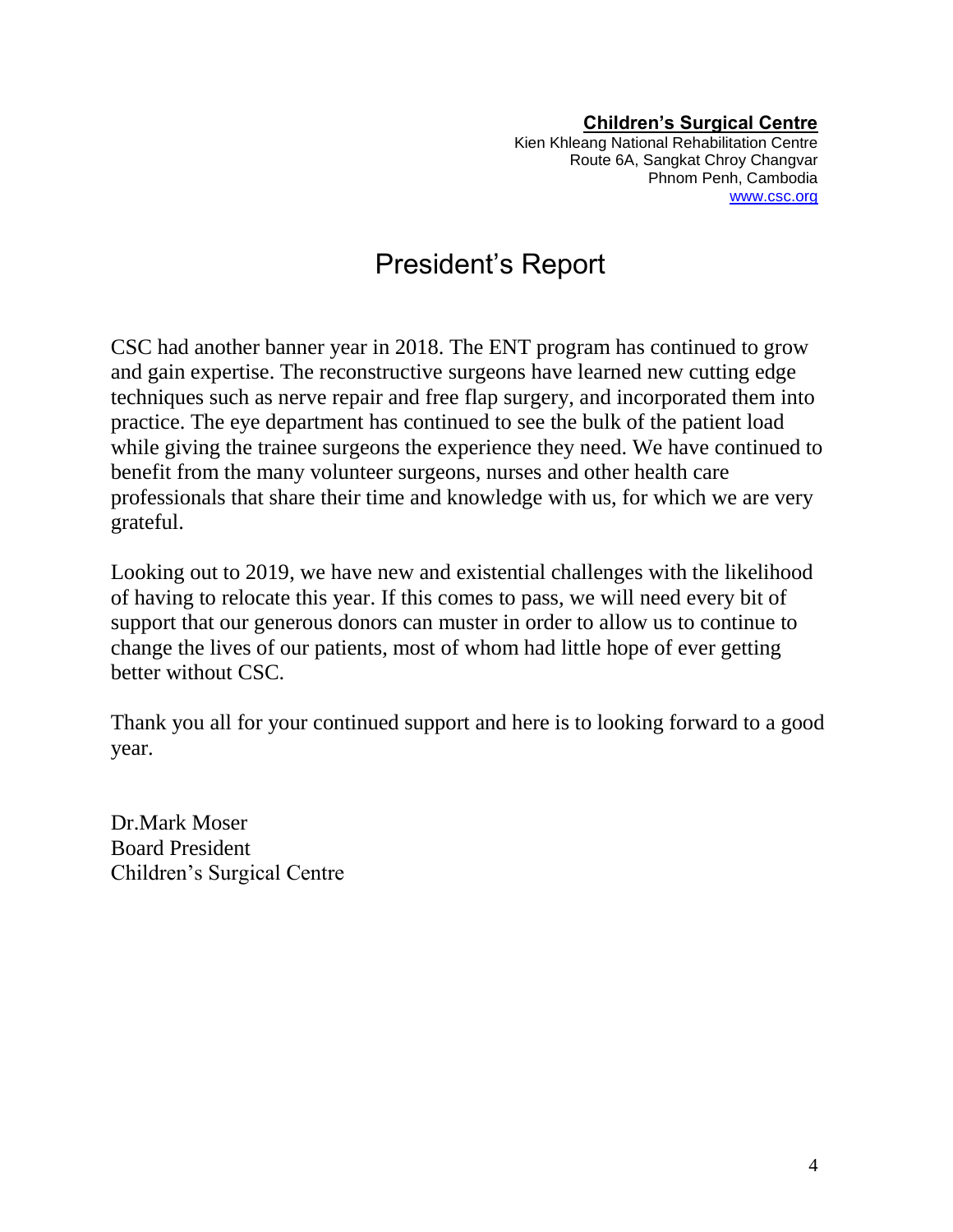#### **Chief Executive Officer's Report**

#### **Preamble**

Phnom Penh is booming: there are cranes on the skyline whichever way one turns, and high-rise buildings are sprouting up like mushrooms after rain. The economists say it is all due to the river-full of money coming from China as investment, with many of the highrise condos not being available for sale to locals, as they are already sold to Chinese people. In fact, Sihanoukville now has the reputation of being a "Chinese town" where Khmer people do not want to go, and whence most of the westerners have left to find a more comfortable retirement where they do not have to speak Chinese.

We remodeled our Operating Rooms in 2016, and got started and spent \$12,000 on further remodeling of the surgical facilities in the latter part of this year, before stopping when we found out that the Kien Khleang compound has been sold to the "Chinese Motor Company". As usual in these situations, the buyer must provide equivalent facilities at another site. The location of our new site, if we choose to take it, will be outside the Phnom Penh city limits, another 22km along Route 6A, so putting us 25km from Wat Phnom, the city center, instead of 4 Km as we are now. We have not yet been told the exact location of the new site, but are very disappointed with the proposed move, to say the least. Needless to say, we are earnestly looking for alternatives.

In lockstep with this development, is a proliferation of medical clinics in Phnom Penh, with seemingly every Khmer doctor setting up his own little "cabinet" in his house, and plenty of entrepreneurs, both local and expatriate, setting up bigger and better medical facilities. CSC now has experienced the impact of this with a 40% increase in patient consultations compared with last year, but a 2% drop in the numbers of surgeries, which is an unexpected juxtaposition, and not readily explicable.

The new online scheduling system invented by Dr Saqib has been a big help in keeping things going smoothly and we are awaiting his return, hopefully before the end of 2019, to expand it. Dr Linghong Lee has been our Kadoorie Orthopaedic Fellow for the last 6 months, and has been a workhorse and teacher in the orthopaedicpaediatric field, supplemented with his wife, Dr Naomi Ting for 3 months as an anaesthetist. It has been a pleasure and a relief to have them work with us. There were no Fellows in ENT or Ophthalmology in 2018, but previous fellows such as Charlie Huins (ENT), and Greg Fincham (Eyes) did come back to check on their trainees and legacies, and were well satisfied with the progress. In addition, our previous Stakeholder Relations Officer (SRO), Hannah Callas has returned as a Fullbright Fellow for a year, while she awaits entrance to medical school, and has been working on her project besides teaching English to our senior surgeons. Christine Jacobsson has been this year's SRO and fulfilled the job admirably, but she will be succeeded in January by a former Peace Corps volunteer in Cambodia, Lindsay Bownik, who is a colleague and friend of Evalynn Romano, one of our previous SROs. So it seems that the SRO position for a year, has developed a life of its own, in giving opportunity and vision to the holders.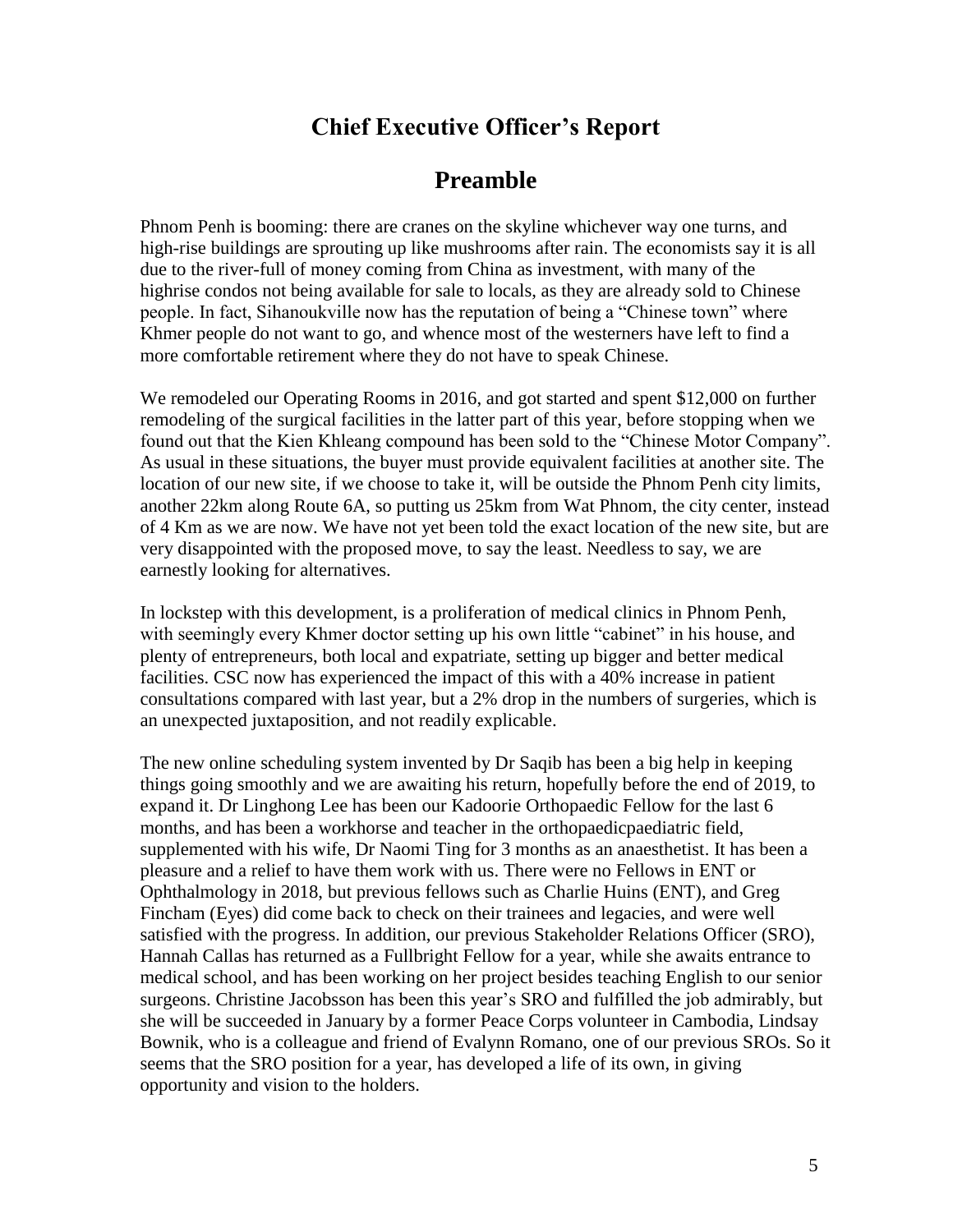#### **Thanks**

The Board of Directors would like to thank all donors for all their assistance during the year. Some donors wish to remain anonymous, but others include:

**Watsi,** for its crowd-funding donations which have been our biggest support this year. **Vanda Sports Group, Ian Mullane, and their boxers** for continued fundraising efforts, both corporate and individual, through the White Collar Boxing events. **Dreyfus Charitable Foundation** for further support this year in the use of Dilantin. **Dave and Kerry Rickards, the DAK foundation,** for their ongoing financial support. **Peter Bennett Foundation** for the final installment of their grant. **Smile Train** for continued support of our Cleft Lip and Palate surgical program. **Dr.Mark Moser &Mr Chuck Monat**for their individual donations. **Lutz and Hedda Franz Charitable Trust** very kindly continued to support our artificial joint program. **Vision Beyond Australia** also supported our cataract program again. **The Church of Latter Day Saints** once again gave us a very nice donation of equipment to be used primarily by the eye department. Nick Gall continued to support us, and we are very grateful to him. **David Gross** did the 250km 4 Deserts Race in Antartica this year, and again raised money for CSC, so we hope he is now drinking beer again in 2019. **FABBAs** supported us from Hong Kong, as they have done before. The **Wills Eye Hospital** in Philadelphia donated another microscope to us, in addition to the Infinity phaco units last year.

In addition, there have been **many other private donors** who have made financial contributions throughout the year, and who do not wish to have their names publicized, or whose names are too numerous to mention here, but we do hope they all received their recognition and thank you letters.

The Directors would also like to thank the local Khmer staff of Children's Surgical Center, for all their hard work in providing such good service during the year to the patients we have treated.

#### **Site and Facility Considerations**

In 2010, when we planned the Vanda Wing, the Minister of Social Affairs signed to say we could use the site for 10 years, so we spent \$400,000 in construction, finishing in 2012. In mid-2017, a rumor arose that the Ministry of Social Affairs had sold the Kien Khleang National Rehabilitation Compound to a Chinese company, just as we had finished refurbishing our operating rooms: a major upgrade costing about \$30,000. That rumor proved to be false. Now, however, having spent \$12,000 on further refurbishing the operating instrument rooms, we have seen a letter confirming such a sale has happened in September 2018, and moving all the occupants of the compound will depend on when the Chinese will have prepared a replacement site for us. We have no idea how long this will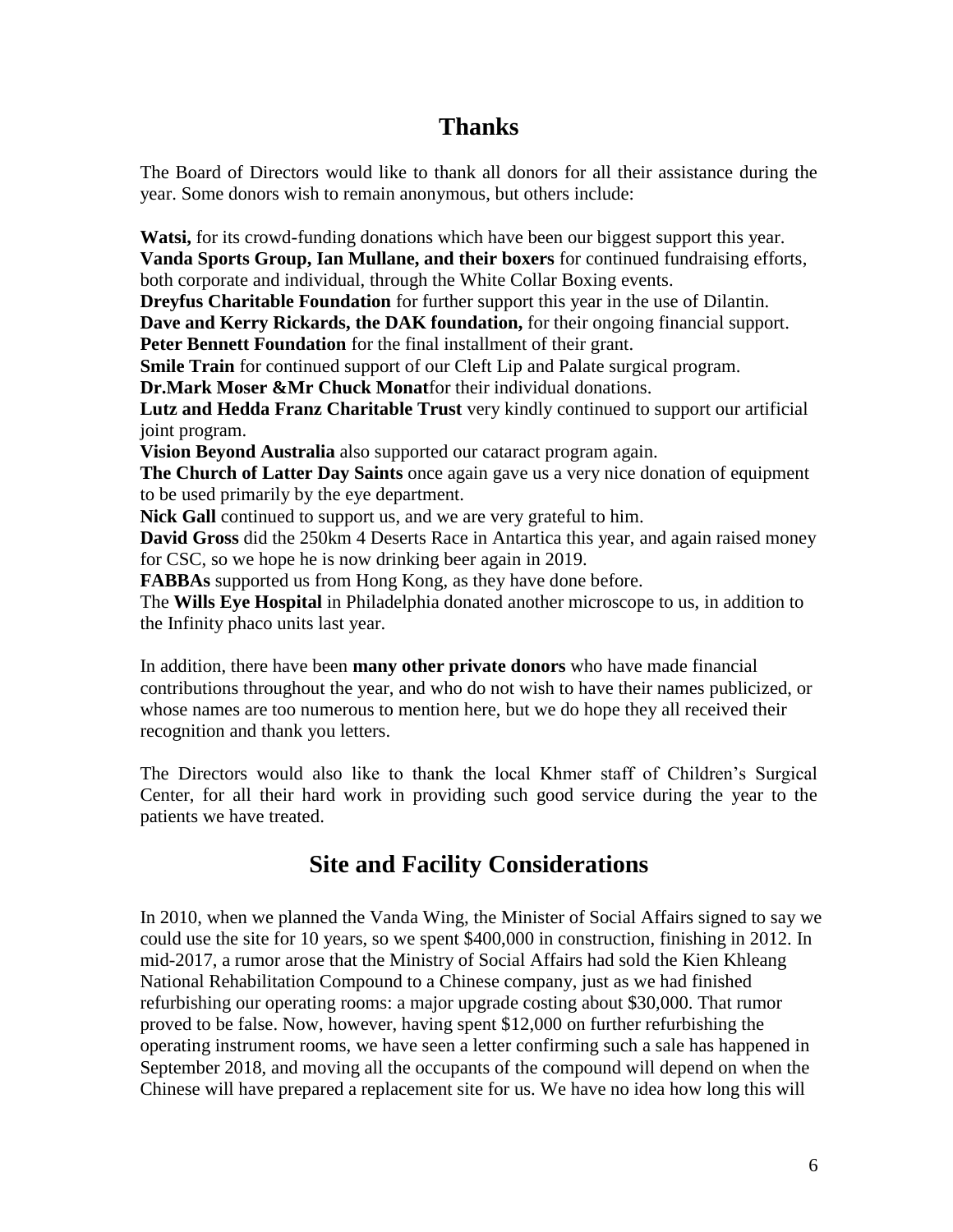take, but probably will be lucky if we manage to spend most of 2019 in our present position. If we do move to the proposed new site, many of our staff will be unwilling to make the extra journey, and a vast majority of our patients will not be able to find us, so our activity will be seriously affected.

| <b>Operations</b>     | 2012  | 2013          | 2014   | 2015   | 2016   | 2017   | 2018   |
|-----------------------|-------|---------------|--------|--------|--------|--------|--------|
|                       |       |               |        |        |        |        |        |
| <b>Rehabilitation</b> | 1,540 | 1,334         | 1,556  | 1,242  | 1,323  | 1,426  | 1,356  |
| Eye                   | 3,425 | 4,816         | 3,634  | 2,990  | 3,139  | 2,383  | 2,271  |
|                       |       |               |        |        |        |        |        |
| <b>ENT</b>            |       |               | 160    | 232    | 244    | 209    | 294    |
| <b>Total</b>          | 4,965 | 6,150         | 5,190  | 4,464  | 4,706  | 4,018  | 3,921  |
|                       |       |               |        |        |        |        |        |
|                       |       |               |        |        |        |        |        |
| <b>Consultations</b>  | 2012  | 2013          | 2014   | 2015   | 2016   | 2017   | 2018   |
|                       |       |               |        |        |        |        |        |
| <b>Rehabilitation</b> | 1,960 | 5,809         | 7,121  | 8,070  | 5,235  | 5,552  | 5,824  |
|                       |       |               |        |        |        |        |        |
| Eye                   | 8,108 | 11,638        | 13,268 | 12,582 | 12,499 | 14,627 | 22,767 |
| <b>ENT</b>            |       |               | 3,121  | 3,931  | 4,824  | 5,139  | 6,611  |
|                       |       |               |        |        |        |        |        |
| <b>Total</b>          |       | 10,063 17,447 | 20,389 | 24,583 | 22,558 | 25,318 | 35,202 |

### **Numbers of Operations and Consultations**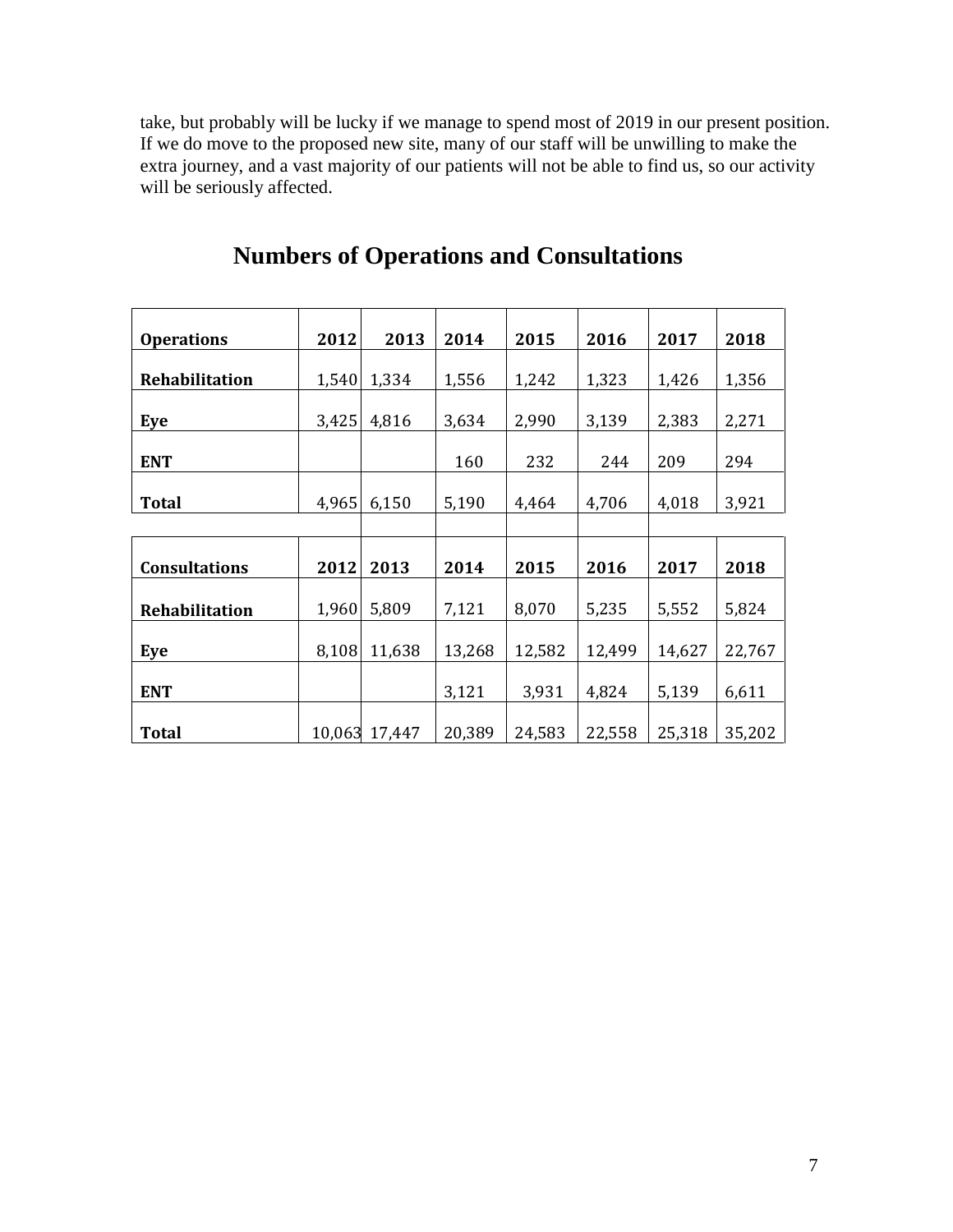#### **Scope of Services**

The eye department has been the busiest service again in 2018, with an increase in consultations from 14,000 to 22,000 but a small decrease in the number of operations. We have been encouraging our ophthalmic nurses to perform some simple procedures, which takes significant teaching time, and our junior doctors have not yet had a lot of experience, so perhaps this explains why less operations were done than in previous years but we do expect increased productivity in the future. Drs Long, Dira, Leaphy, and Bun Seng have continued to teach Drs Vathana, Sakada, and Sambath, and all the doctors have contributed to increasing the skills of the eye nurses.

The ENT surgeons have had a few expatriate visitors who are encouraging them to expand their repertoire but in spite of a few promises, we still lack a fellow for 6 months or more to provide more concentrated training. We do however have a promise from Dr Gerry O'Donoghue, an Otology Professor from the University of Nottingham, that he will come for a month or so in 2019, and that will be much better than the visits of the other expatriates, who usually can only stay for a week. The University of Melbourne team has continued to help develop our audiology services and together with our trainee audiologists, are providing a very useful service to the community.

We started to train some of our nurses to be nurse anesthetists in January 2015, and now, 4 years later, have come to rely on them as our doctor anaesthetists are getting older, sicker and less capable of providing the services we need. There is great difficulty in getting fulltime doctor anaesthetists in the country, as not so many have been trained, and with the proliferation of medical clinics, new anaesthesiologists can make quite a lot of money in private practice, getting paid on a case by case basis.

On the rehabilitation surgery side, the Brachial Plexus Injury project is going well with 50 cases done this year, and we are now capable of independently treating most of these problems. Prof Ken Cheunghas continued to visit from the University of Hong Kong, along with other spinal surgeons, so our spine surgery has continued to develop with 23 scoliosis operations, and 42 other spinal surgeries. Cleft surgery showed about the same level of activity as last year, with a total of 157 operations: and the numbers of MEC surgeries (24) this year also was similar to last year. The major development this year has probably been in our ability to do free flaps (8): usually together with a visitor of the requisite skill, but also now on our own, which is a major accomplishment.

#### **Patient Referrals**

Patients are referred to us mostly by word of mouth, from relatives, friends, previous patients, and various officials, but there is a steady increase in referrals of difficult cases from other hospitals, and also of people from remote areas through the agency of some organization or other. We have seen no real change in these parameters.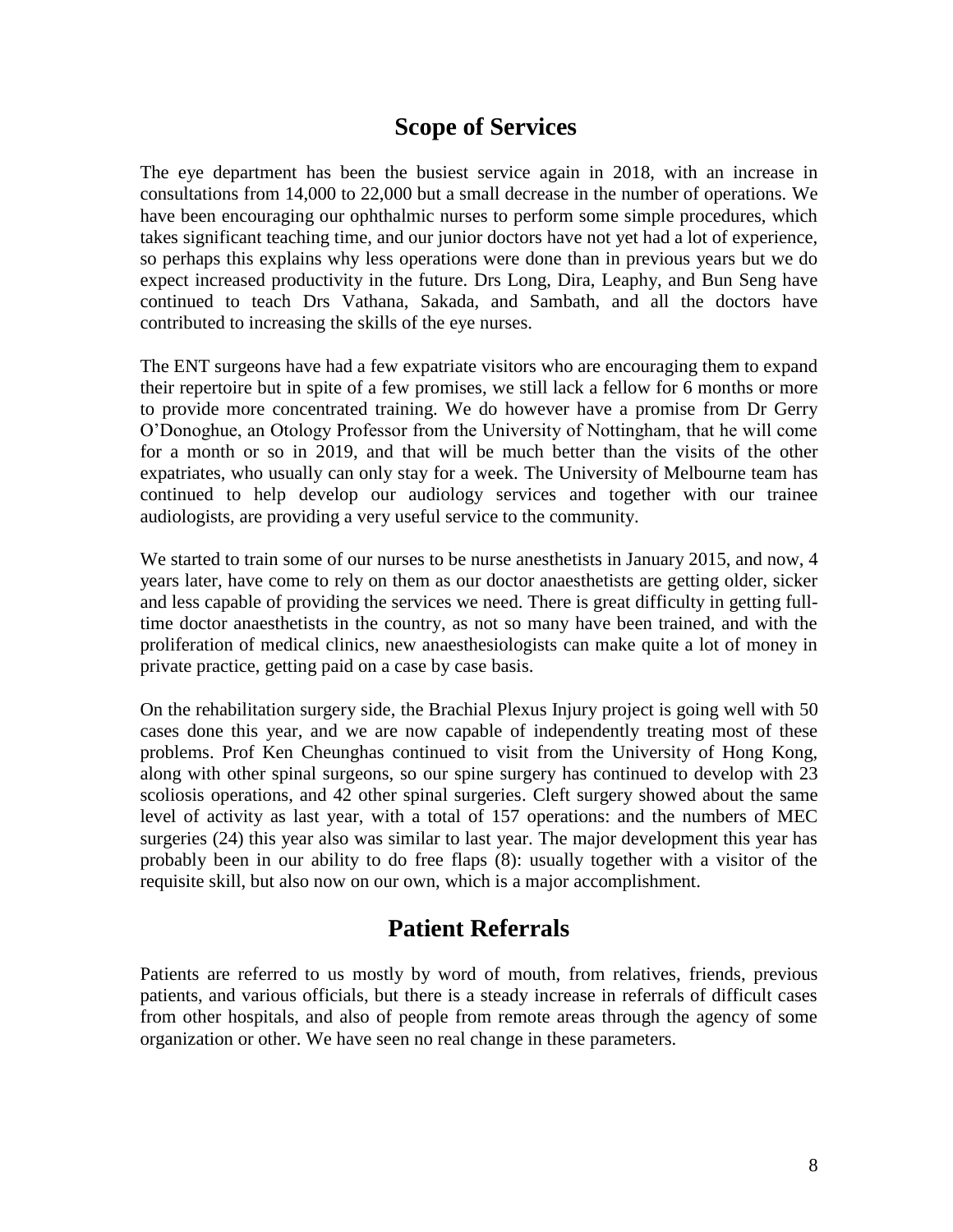#### **Outreach Services**

Just as last year, no outreach surgeries have been done this year, as the roads are much better, and public and private transportation services have improved so much, so we let the patients come to us and operate only in Kien Khleang.

#### **Equipment Donated and Purchased**

We spent \$1,600 each this year in buying 2 20ft containers to store equipment, rather than construct a new building, and were very lucky to be able to replace all our worn-out drill sets with 4 newly refurbished sets from Stryker, who had been supplying such equipment to missionary teams from the USA for \$1,000 per set. No other significant medical equipment purchases were made in 2018.

On the donation side, an Orthopanogram (OPG) Xray machine was donated by Dr Alcaino, a paediatric dentist in Sydney, and has proven to be very useful. The Wills Eye Hospital of Philadelphia has donated one of the ophthalmic operating microscopes that they mentioned last year, but we have not yet picked it up and brought it to Cambodia.

#### **Visiting Consultants**

The "Kadoorie Fellows Program" has continued to be fruitful, with Dr Linghong Lee being here for 6 months as a paediatric orthopod and his wife Dr. Naomi for 3 months as an anesthetist. We have another married couple coming as paediatric orthopods in July 2019, and although the U of Toulouse wants to send a facio-maxillary fellow, we do not yet have a name and dates. Dr Saqib Noor will be finishing his fellowship in Toronto in June 2019, and wants to come back permanently, along with his wife Anne and their baby, so we expect them before the end of the year. It has proven surprisingly difficult to recruit further ENT or EYE fellows, although I was approached by 2 or 3 in the UK this summer, who said they were planning on coming, but no dates have yet been suggested.

Visiting expatriate surgeons for rehabilitation surgery during 2018 included the "usual suspects" with the Toulouse team, the Singapore hand team, the Australian hand team, and Dr Josephine and her hand team from U of HK. Spine surgery was reinforced with the help of Prof Ken Cheung from the U of HK, and Prof CC Wong of Kuching again, and Total Joint surgery with Dr Gavin O'Neill from Singapore and Drs Robert Siorpaes and Thomas Herz from Austria. Then too, we had Professor Sharaf Ibrahim from Malaysia, who only spent a few days with us but has already encouraged his colleagues to come and help us, not only in paediatric orthopaedics, but in other disciplines too.

The expatriate eye surgeons (Drs Kevin Winkle and Karl Holzinger) were supported by SEE Internationalagain, bringing surgical eye supplies as well as their expertise, and Dr Greg Fincham came back to check on the status of the department, and was well pleased to find that it was doing so well.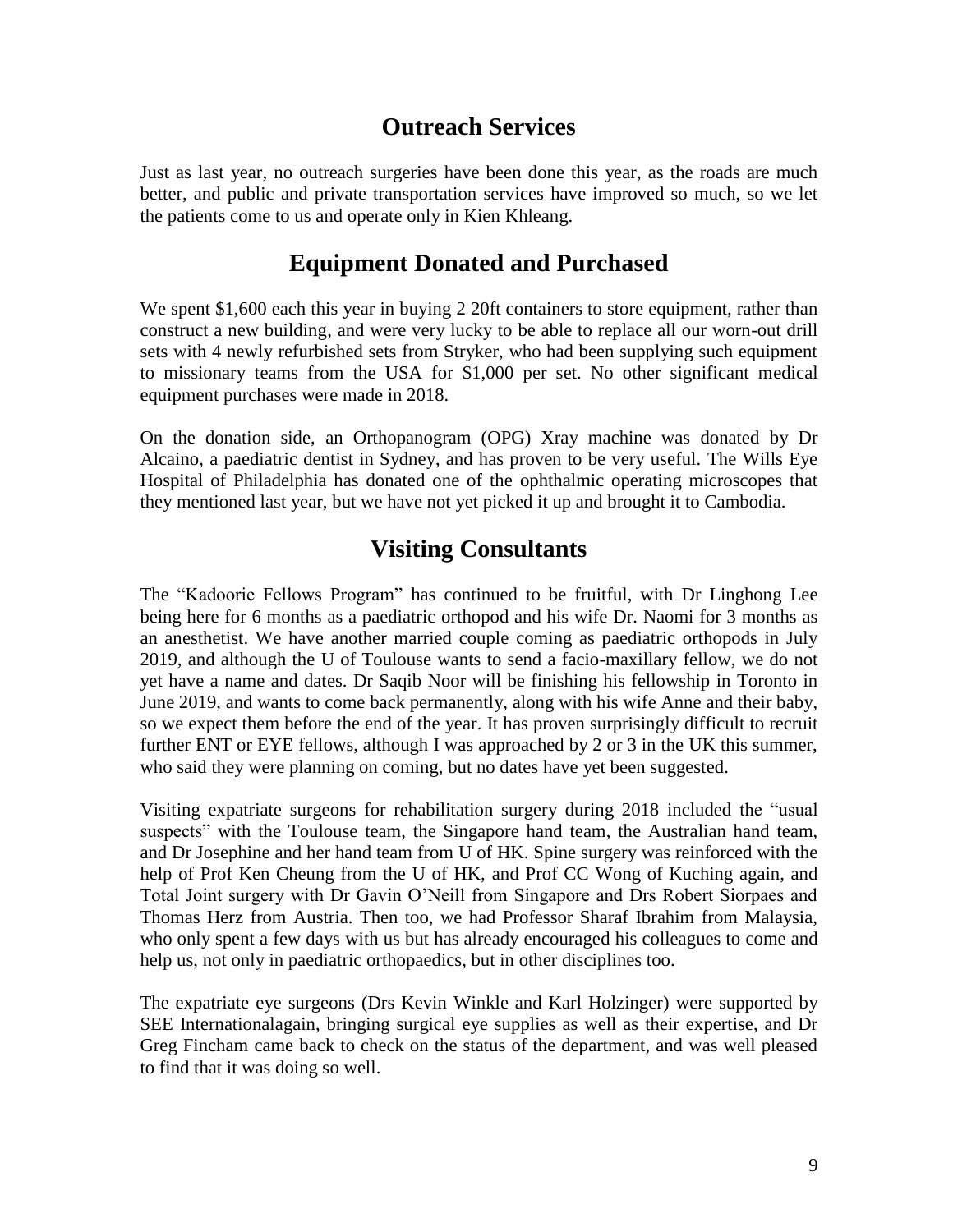The previous ENT fellow, Dr Charlie Huins, returned for a week to work with his protégés, and his successor, Dr Mood Bhutta has teamed up with the U of Melbourne audiometry team and they have started some research together in Cambodia, as well as continuing to train our ophthalmologists. The French ENT team came again, as did Dr Eliza Tweddle's team from Australia, and we also had a visit by Dr David Auerback, who introduced the surgeons to sinus surgery (FESS).

#### **Visiting Students**

There were 21 visiting medical students in 2018, from multiple different countries as usual. and our Khmer staff were happy to work with them and learn from them.

#### **CSC Staff and Conferences**

Currently we have 172 staff, including 10 surgical residents and 27 anaesthesia residents who rotate to other hospitals after staying with us from 4 to 6 months. Smile Train has decided that it does not want to continue financing cleft conferences anymore, so for the first time in years, we did not get to send any of our staff to one of their overseas educational programs. However, Dr Yong-June had 3 months of hand surgery training in Korea; Prof Ngiep went to Austria for 2 weeks of total joint surgery with Dr Siorpaes; and Pheaktra, one of our anaesthesia nurses, got 2 months of training at the University of Toulouse, courtesy of Prof Fred Lauwers.

Some of our surgeons have been on international surgical missions, but with international teams organized and staffed mainly by other expatriates. North Korea has had a longstanding friendship with Cambodia, reinforced during the Pol Pot regime, and last year there was news about the establishment of a burgeoning Human Rights movement involved with disabled children in the Democratic People's Republic of Korea (DPRK). This year we were approached by the Korean Federation for the Protection of the Disabled (KFPD) to help them, and after hosting a team of DPKR surgeons here in Cambodia, we twice sent a wholly Cambodian International team of cleft surgeons to teach surgery, and anaesthesia to North Korea. Drs Ratha and Sokleng were the surgeons on the two missions, (in June and October), while Dr Alay was an anaesthetist on the same two, but Dr Ath swapped for Dr Rith on the second one. This was a great success, and the plan is to continue with the program and expand it in 2019, which is a notable first for Cambodia.

We did present 5 papers at the annual surgical conference in Phnom Penh, as usual: I gave an invited lecture on the development of our ENT surgery at the UK annual ENT conference, and another on orthopaedic activities at the UK annual orthopaedic conference, and we have several academic papers in the process of being published this year.So, in general, academic experiences and training have continued as usual.

**Dr. Jim Gollogly Chief Executive Officer**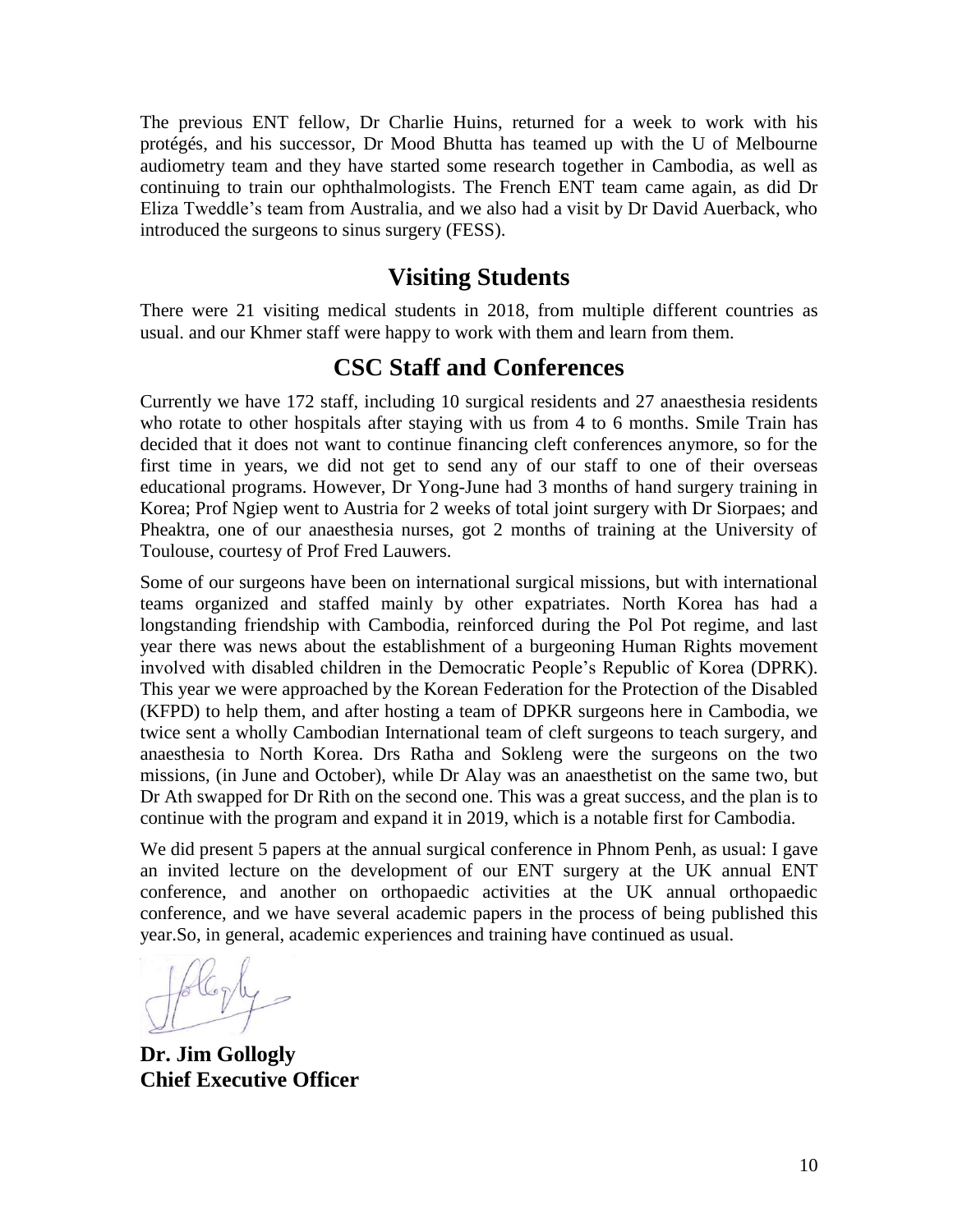#### **Chief Financial Officer's Report**

#### **Preamble**

On 21 September 2018, the Ministry of Labor and Vocational Training issued 2 New Labor Laws, effective from January 2019 ;

- 1) Prakas 442 Payment of Wages: all enterprises shall prepare the payroll for employees two times per month.
- 2) Prakas 443 Seniority Payment, The seniority payment, as stipulated in Article 89 (new) of the labor law. shall only apply to employees' contracts which are "Undetermined Duration Contracts (UDC )". For employees' contracts which are "Fixed Duration Contracts (FDC)", if nothing other is set in such agreements, the severance pay is at least equal to 5% of the wages paid the during the length of the contract.

The Seniority Payment will be equal to 7.5+7.5=15 days pay/2 times per year in June and December. The maximum back pay for seniority payment that shall be paid to employees, shall not exceed than 6 months of the average net wages of each year.

The Ministry of Labor and Vocational Training announced the new minimum wage from to be \$182/M in 2019, increasing \$12 from \$170/M in 2018.

A new Law about "Retirement funds" might come out after July 2019 and implementation should be in January 2020.

In 2018, we employed 172 Staff: 116 full time and 19 part time staff, as well as 37 DES Trainees for Surgery and Anesthesiology from the University of Health Sciences.

#### **Income and Expenditures 2018**

In 2018 we had a total Income of USD \$1.1 Million compared to year 2017 of USD \$1.6 Million. So, our Income has been reduced by about half a Million USD this year, because of less funding from our 3 major donors: Watsi, Vanda Sport Group and DAK Foundation.

We have had 1,564 donors this year, the majority of whom were small individual donors from Vanda's 4 boxing events in Hong Kong and Singapore, and David Gross' Racing the Planet event across the Antarctic. We had1,420 Donors in 2017. Those who donated more than USD \$2,000 are compared below for years 2017 and 2018 :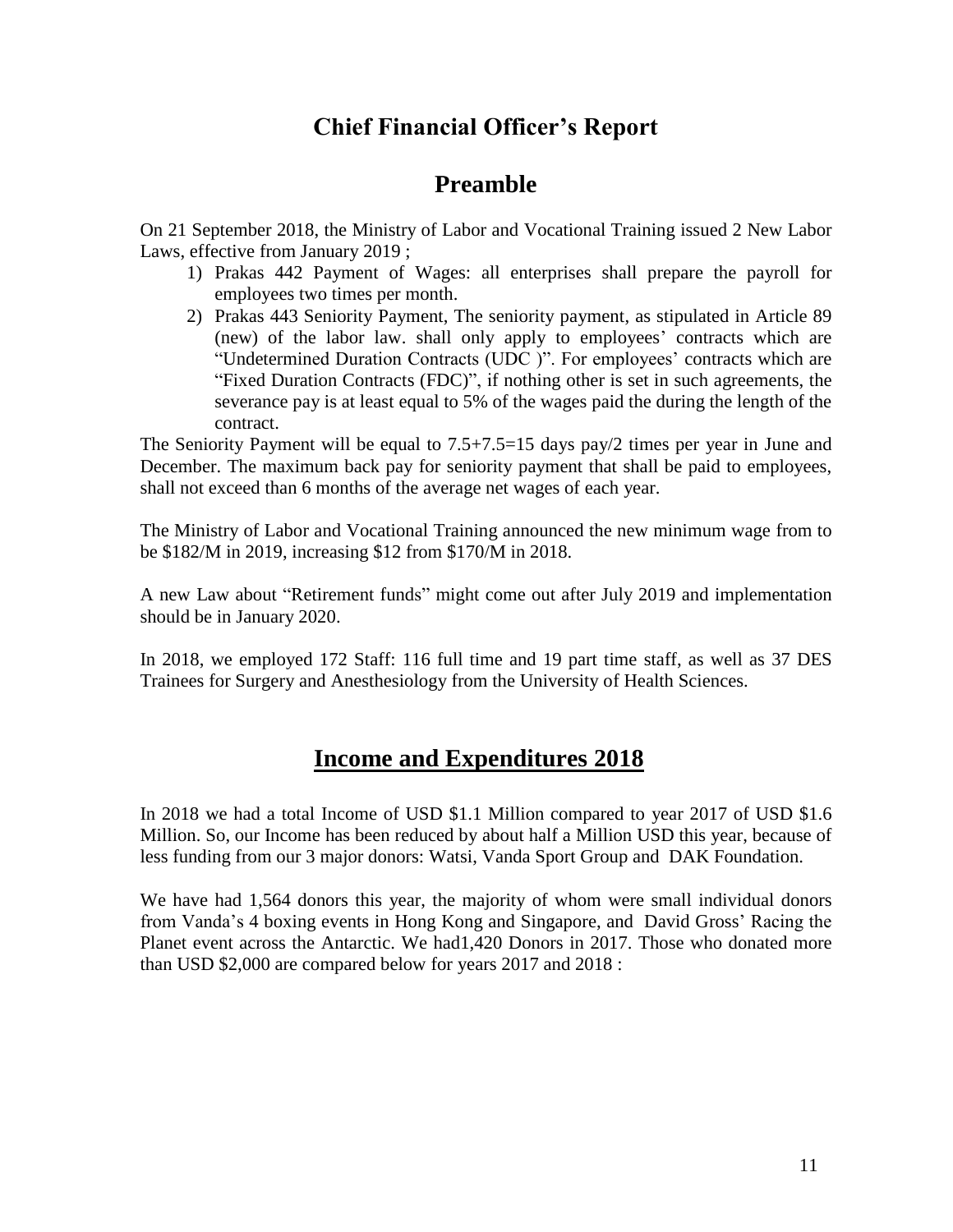|                                        |         | <b>USD</b> |
|----------------------------------------|---------|------------|
|                                        | 2017    | 2018       |
| 1 Watsi                                | 547,268 | 300,751    |
| 2 Vanda Sport Group                    | 425,747 | 237,062    |
| 3 Dreyfus Charitable Foundation        | 101,760 | 107,726    |
| 4 Peter Bennett Foundation             |         | 75,000     |
| 5 Kadoorie Charitable Foundation       |         | 57,362     |
| 6 Monat Charles                        | 50,000  | 50,000     |
| 7 FABBAs Hong Kong                     |         | 47,828     |
| 8 Smile Train                          | 53,706  | 24,978     |
| 9 Lutz and Hedda Franz                 | 25,000  | 24,964     |
| 10 Vision Beyond Australia             | 17,325  | 23,785     |
| 11 Mark Moser                          | 20,000  | 20,266     |
| 12 DAK Foundation via PFE              | 102,594 | 18,626     |
| 13 Moore, Brian                        |         | 13,320     |
| 14 Nick Gall                           | 10,000  | 12,000     |
| 15 Macquarie Group Foundation          | 2,522   | 9,252      |
| 16 Winkle, Kevin and Kathaleen         | 8,000   | 8,000      |
| 17 Ma, Winnie                          |         | 8,000      |
| 18 Shaw, Brad                          |         | 7,925      |
| 19 Malone, Chris                       |         | 6,443      |
| 20 The Benevity Community Impact Fund  | 402     | 6,282      |
| 21 Bank of America Charity Foundation  | 5,995   | 5,119      |
| 22 Malone, Kathleen                    |         | 5,075      |
| 23 Yang, Xiaobao                       |         | 4,600      |
| 24 Viahos, Steve                       |         | 3,500      |
| 25 Dredging International Asia Pacific |         | 2,800      |
| 26 Waterworth, Christopher             |         | 2,501      |
| 27 Gross, David                        | 2,250   | 2,160      |
| 28 Gross, Alan and Monica              |         | 2,000      |
| 29 Blair, Patrick and Tracy            | 1,000   | 2,000      |
| 30 Women International Group           | 2,000   | 2,000      |
|                                        |         |            |

Total Expenditures in 2018 were USD \$1.39 Million (see details in Draft Profit & Loss Budget vs Actual Report 2018, attached in page 16), and were under budget again.

#### **Assets**

Total Assets were USD \$1.18 Million, represented by:

- 1. 6 Bank Accounts totaling USD488,515
- 2. 4 PayPal Accounts totaling USD101,364
- 3. Equity Investments USD546,903
- 4. Other Current Assets USD10,200
- 5. Equipment and Property USD32,562

The details can be seen in Statement of Income, Expenditures 2018, page 16.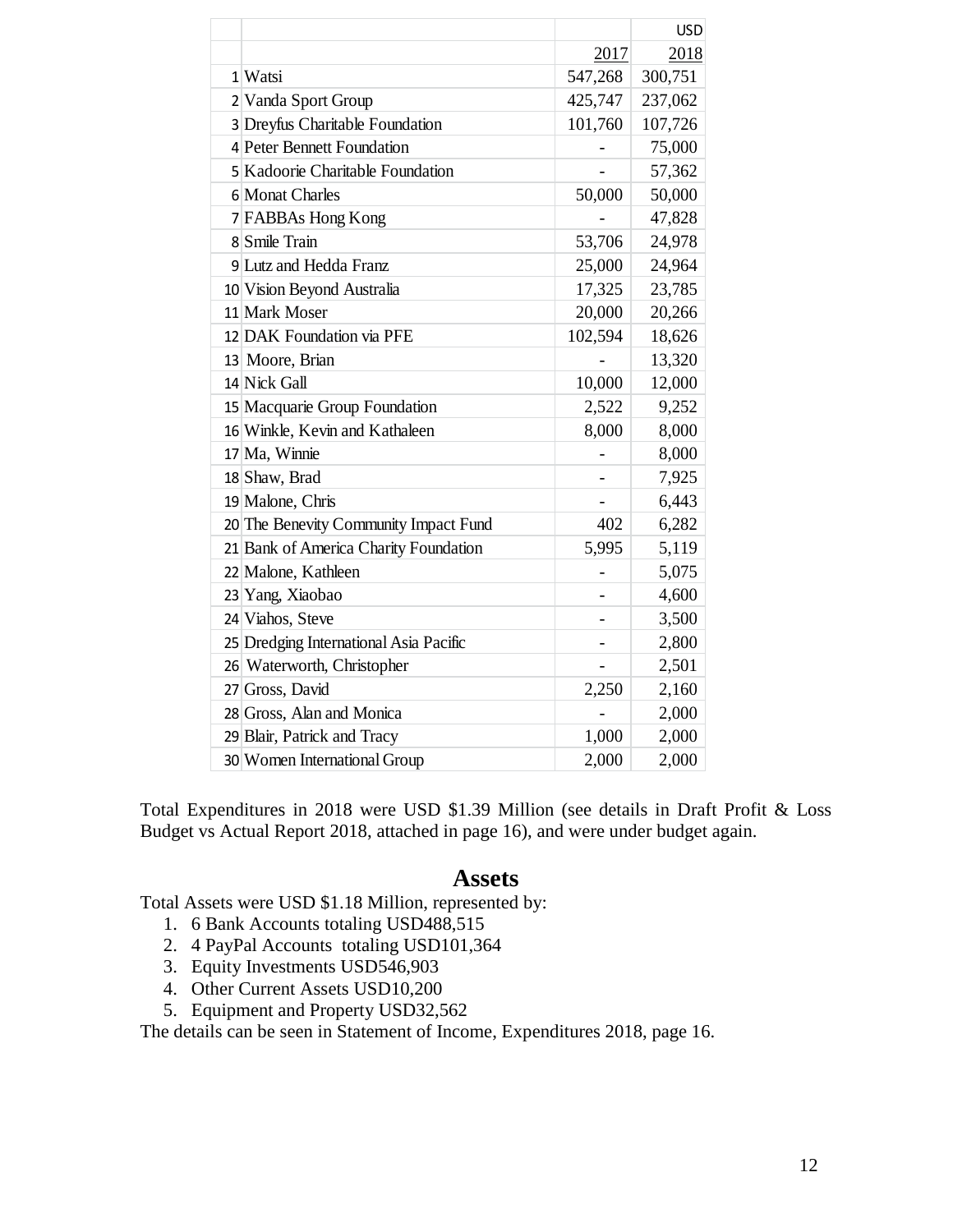#### **Cost Control**

In spite of our Income being lower than in 2017 by around USD \$500,000, as can be seen in the financial details, we managed to stay under budget by USD \$128,502 mainly as a result of:

- 1. Medical Staff Salaries decreasing as we did not replace 16 staff who were in the budget, but were not replaced when they left various departments. By the end of year 2018, we had only 119 staff from a budget plan of 135 staff.
- 2. Medical Supplies Expense for Patients decreasing because of increasing donations of supplies from SEE International and Visiting Surgeons this year.
- 3. We did not send many staff for training abroad this year: those who did go were funded by other donors, not by using our budget.
- 4. Bio-Engineering Department expenses decreasing as the results of eye equipment donations from the Church of Latter Day Saints and The Wills Eye Hospital.

### **Financial Viability**

Our donations this year were half of million dollars less than 2 years ago. Watsi limited their support to a maximum of \$25,000 a month, as they had a new program starting in Africa which they thought would be more sustainable in the long term. Vanda Sports Group have been raising funds for us since 2008, but have run into substantial competition this year resulting in lower charitable donations, and in general, there seems to be less charitable funding coming into Cambodia.

#### **Financial Monitoring**

We continue using PWC as our auditors in years 2017-2019 as a result of a previous BOD resolution, and they will come to audit us for 2018 starting at the end of February or first week of March in 2019.

#### **Funding Initiatives**

We are hoping to tap into further Chinese Funding in 2019, as Emma is moving from CLSA to work in another firm in Hong Kong, and we hope this will lead to other donors in Hong Kong and China.

Due to changes in the tax law, Companies in Cambodia can now get tax deductibility of 5% of profit for CSR Donations, so we are trying to approach International and Cambodian Companies through the Cambodian Chamber of Commerce (CCC), International Business Club (IBC) and Thai Business Council in Cambodia (TBCC). We have also been considering a plan to put on a major Fund Raising Event in Phnom Penh this year.

 $#$ foil

**Kanyapak Reinvetch Chief Financial Officer**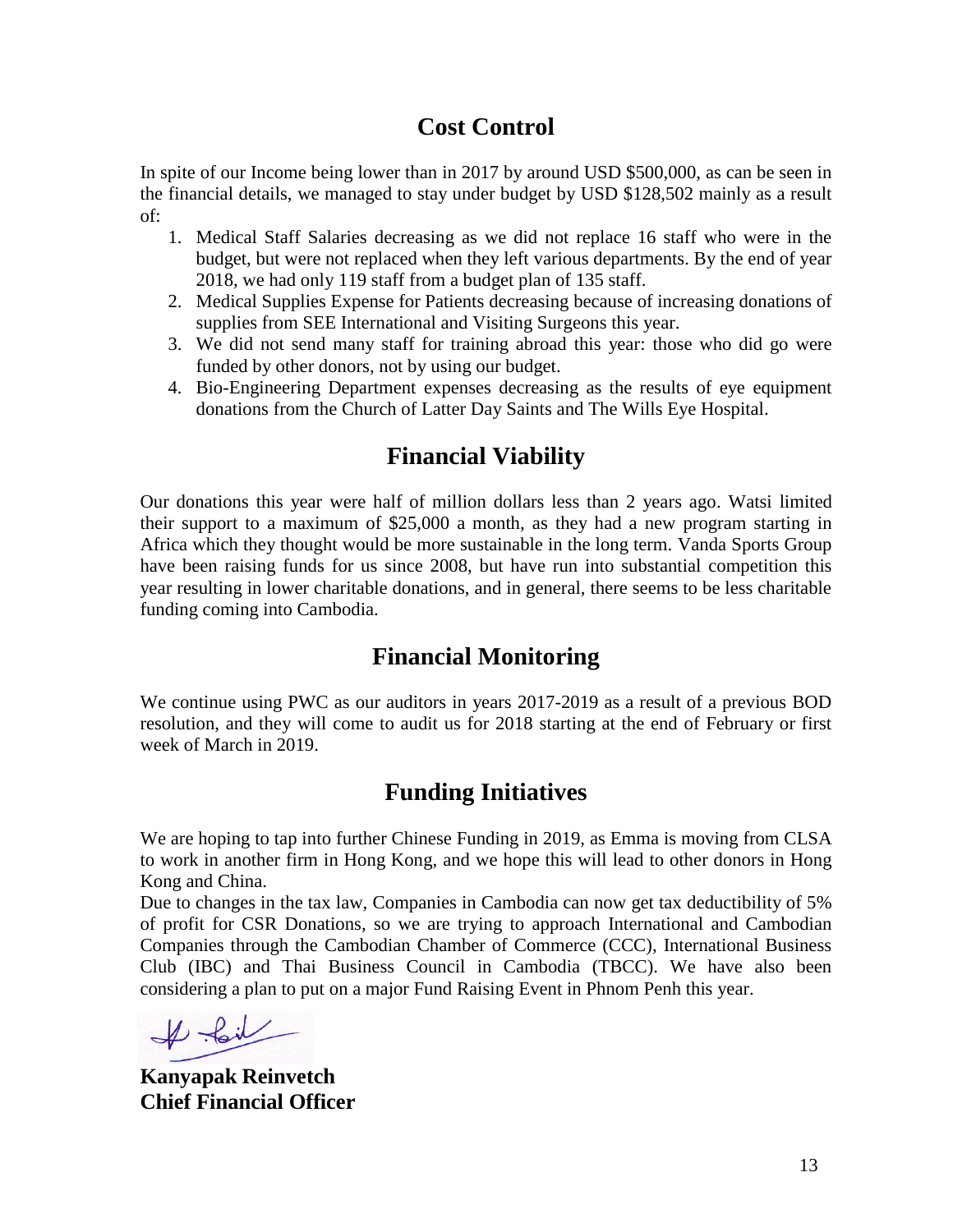|                        | <b>Children's Surgical Centre</b>                                             |                       |                     |
|------------------------|-------------------------------------------------------------------------------|-----------------------|---------------------|
|                        | Statement of Income, Expenditures, and Fund Balance                           |                       |                     |
|                        | January through December 2018                                                 |                       |                     |
|                        |                                                                               | <b>Before PWC</b>     | <b>Audited Bal.</b> |
|                        |                                                                               | 2018                  | 2017                |
|                        |                                                                               | $USD(\$)$             | $USD(\$)$           |
| <b>Income</b>          |                                                                               |                       |                     |
| <b>CSC</b>             | Income from donors                                                            | 1,097,656             | 1,549,836           |
|                        | Interest income                                                               | 1,272                 | 21,499              |
|                        | Other income                                                                  |                       | 5,125               |
| <b>Not CSC</b>         | Income from ACF                                                               | 9,548                 | 72,550              |
| <b>Not CSC</b>         | <b>Income from Camkids</b>                                                    |                       |                     |
|                        |                                                                               | 1,108,475             | 1,649,010           |
|                        |                                                                               |                       |                     |
| <b>Expense</b>         |                                                                               |                       |                     |
|                        | <b>Staff Salaries</b>                                                         | 938,754               | 875,705             |
|                        | Medical consumables                                                           | 208,424               | 247,295             |
|                        | Operating costs                                                               | 82,323                | 84,758              |
|                        | Repairs and maintenance                                                       | 69,355                | 70,226              |
|                        | Grant to NGO                                                                  | 28,500                | 63,000              |
|                        | Medical equipment                                                             | 16,600                | 48,732              |
|                        | <b>Utilities</b>                                                              | 36,186                | 36,330              |
|                        | Training for medical staff                                                    | 1,519                 | 21,071              |
|                        | Depreciation                                                                  | 19,350                | 14,339              |
|                        | Professional fees                                                             | 7,722                 | 8,844               |
|                        | Security and cleaning                                                         | 6,675                 | 6,500               |
|                        | Payment for services                                                          | 1,317                 | 2,200               |
|                        | Office equipment                                                              | 2,916                 | 1,333               |
|                        | Currency exchange loss                                                        | 786                   | (37,998)            |
|                        |                                                                               | 1,420,427             | 1,442,335           |
|                        |                                                                               |                       |                     |
|                        | DEFICIT OF INCOME OVER EXPENDITURE                                            | (311, 952)            | 206,675             |
|                        | <b>FUND BALANCE, BEGINING OF THE YEAR</b>                                     | 1,487,999.00          | 1,281,324           |
|                        | <b>FUND BALANCE, END OF THE YEAR</b>                                          | 1,176,047             | 1,487,999           |
|                        |                                                                               |                       |                     |
| <b>Represented by:</b> |                                                                               |                       |                     |
|                        | Cash and cash equivalents                                                     | 620,799               | 893,787             |
|                        | Publically traded equity                                                      | 516,923               | 516,923             |
|                        | Property and equipment                                                        | 32,562                | 51,913              |
|                        | Advances and other receivables                                                | 8,711                 | 26,200              |
|                        | Deposits and prepayments<br><b>Accrued tax liabilities and other payables</b> | 549                   | 465                 |
|                        |                                                                               | (3, 498)<br>1,176,047 | (1, 289)            |
|                        |                                                                               |                       | 1,487,999           |
|                        |                                                                               |                       |                     |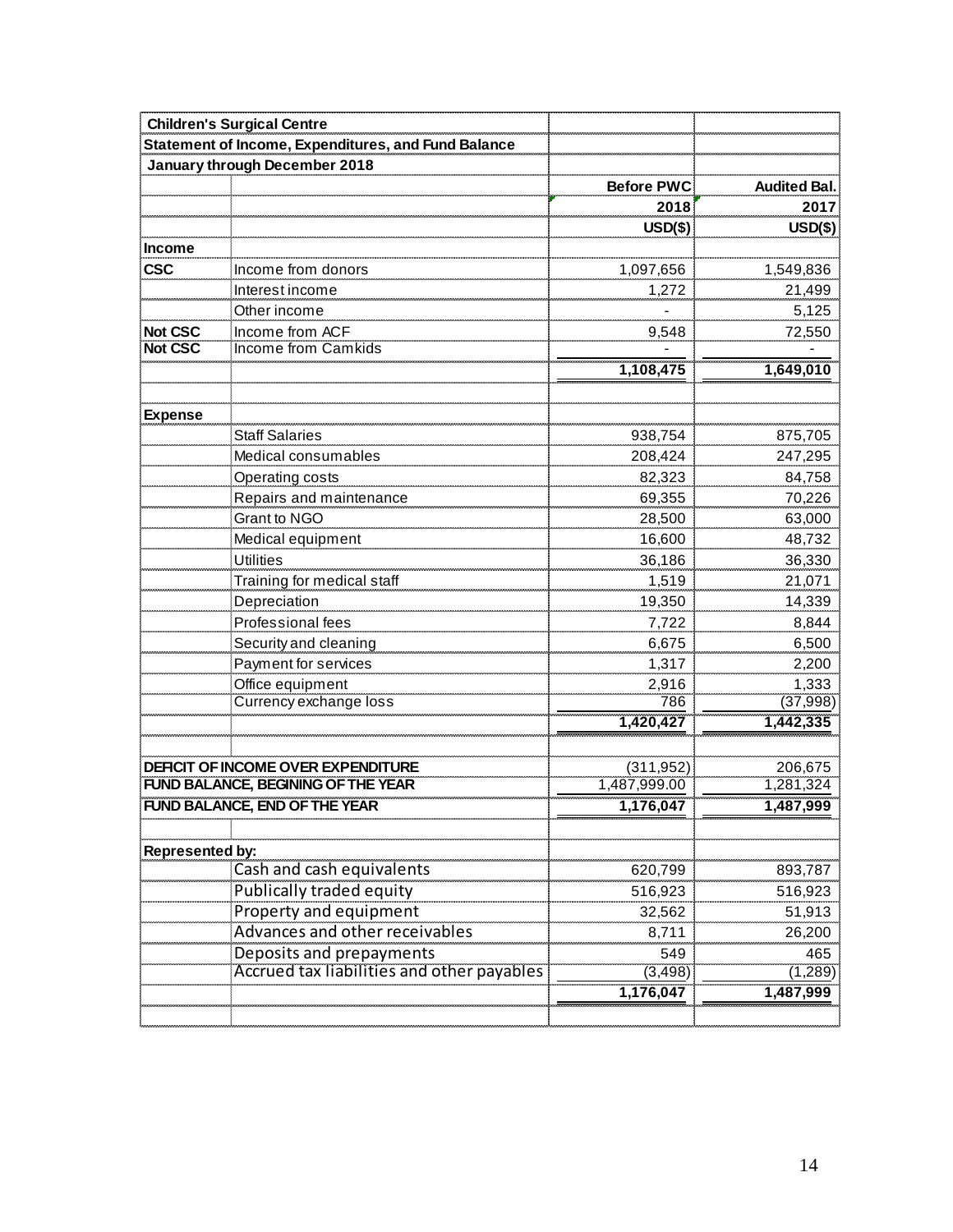| <b>Children's Surgical Centre</b>     |              |                               |                            |         |
|---------------------------------------|--------------|-------------------------------|----------------------------|---------|
| Profit & Loss Budget vs. Actual       |              |                               |                            |         |
| January through December 2018         |              |                               |                            |         |
|                                       | Jan - Dec 18 | <b>Budget</b>                 | \$ Over Budget % of Budget |         |
| <b>Ordinary Income/Expense</b>        |              |                               |                            |         |
| <b>Income</b>                         |              |                               |                            |         |
| 500 - Donations                       | 1,107,203.52 |                               |                            |         |
| 550 - Interest & Dividends            | 1,271.59     |                               |                            |         |
| <b>Total Income</b>                   | 1,108,475.11 |                               |                            |         |
| <b>Gross Profit</b>                   | 1,108,475.11 |                               |                            |         |
| <b>Expense</b>                        |              |                               |                            |         |
| 4D10000 - Medical Salaries            | 671,632.67   | 719,471.00                    | -47,838.33                 | 93.35%  |
| 4D11000 - Medical Consumables         | 208,423.86   | 253,800.00                    | $-45,376.14$               | 82.12%  |
| 4D12000 · Surgical Expense to Chenda  | 1,317.40     | 2,400.00                      | $-1,082.60$                | 54.89%  |
| 4D13000 - Staff Training              | 1,518.62     | 21,600.00                     | $-20,081.38$               | 7.03%   |
| 4D14000 · Bio-Engineering Department  | 132,959.26   | 148,440.00                    | $-15,480.74$               | 89.57%  |
| 4D15000 - Maintenance Department      | 62,390.75    | 64,032.00                     | $-1,641.25$                | 97.44%  |
| 4D16000 - Utilities                   | 36,186.21    | 39,600.00                     | $-3,413.79$                | 91.38%  |
| 4D17000 - Other Assets & Depreciation | 19,350.09    | 14,347.00                     | 5,003.09                   | 134.87% |
| 4D18000 - Grant to Sunrise-New Hope   | 28,500.00    |                               |                            |         |
| 4l1000 - Management & Admin Salaries  | 72.434.61    | 84.353.00                     | $-11,918.39$               | 85.87%  |
| 412000 - Operating Costs              | 184,927.42   | 171,600.00                    | 13,327.42                  | 107.77% |
| <b>Total Expense</b>                  | 1,419,640.89 | 1,519,643.00                  | $-100,002.11$              | 93.42%  |
| <b>Net Ordinary Income</b>            |              | $-311,165.78$ $-1,519,643.00$ | 1,208,477.22               | 20.48%  |
| <b>Other Income/Expense</b>           |              |                               |                            |         |
| <b>Other Expense</b>                  |              |                               |                            |         |
| 41700 - Currency Loss (Gain)          | 786.01       |                               |                            |         |
| <b>Total Other Expense</b>            | 786.01       |                               |                            |         |
| <b>Net Other Income</b>               | $-786.01$    | 0.00                          | $-786.01$                  | 100.0%  |
| <b>Net Income</b>                     |              | $-311,951.79$ $-1,519,643.00$ | 1,207,691.21               | 20.53%  |
|                                       |              |                               |                            |         |
| <b>Direct</b>                         | 82%          |                               |                            |         |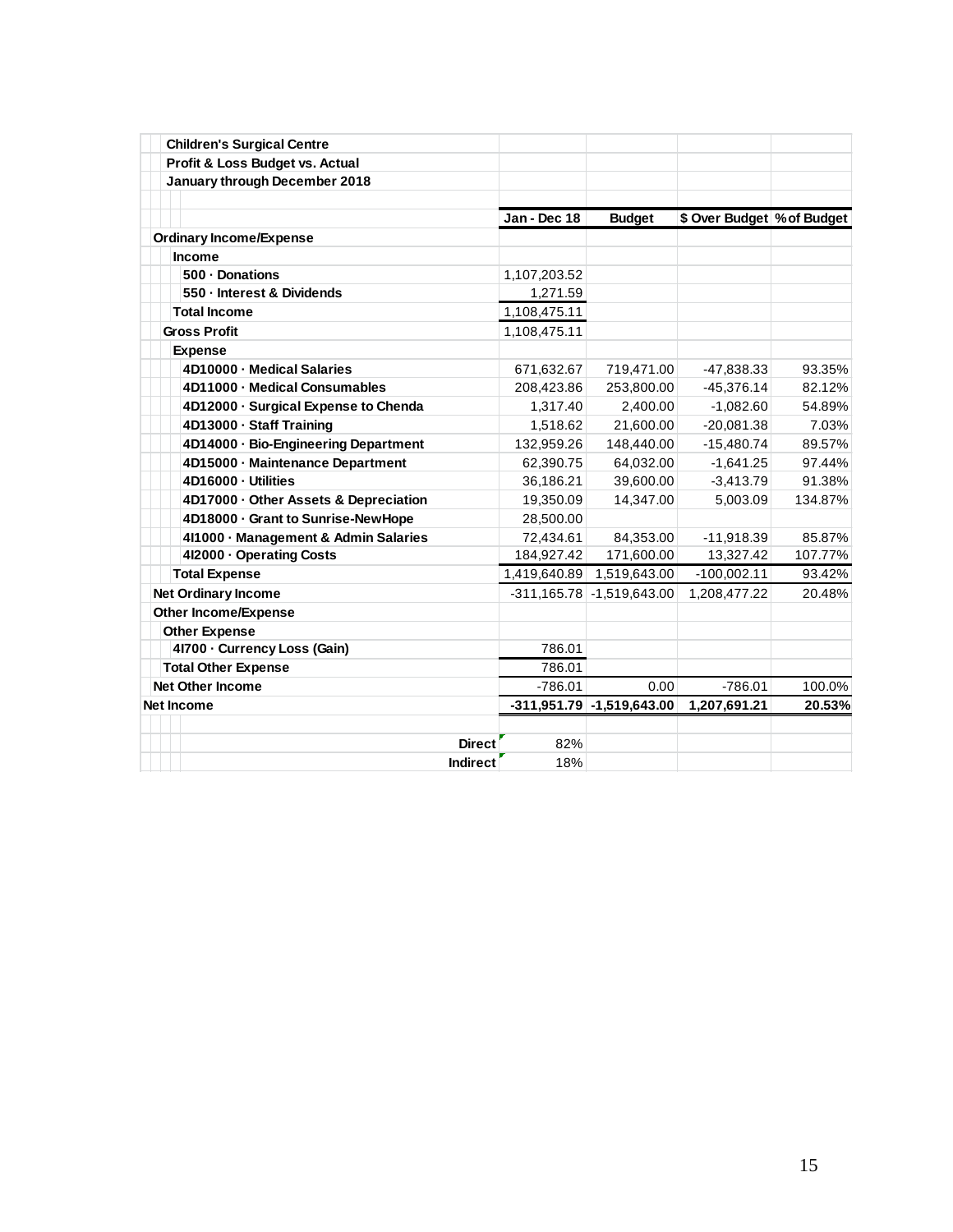### **Staff List 2018**

| No.            | <b>Title</b>        | <b>Staff Name</b>                             | <b>Position</b>                          |           | <b>Status</b> |
|----------------|---------------------|-----------------------------------------------|------------------------------------------|-----------|---------------|
|                |                     | The Management (2)                            |                                          |           |               |
| 1              | Dr.                 | James G. Gollogly                             | <b>CEO</b> and Director                  |           |               |
| $\overline{2}$ | Mrs.                | Kanvapak Reinvetch                            | CFO and Director                         |           |               |
|                |                     | <b>Stakeholder Relations (1)</b>              |                                          |           |               |
| 3              | Ms.                 | Anne Marie. MacMurrey                         | <b>Stakeholder Relations Officer</b>     |           | stop          |
| 4              | Ms.                 | Christine Jacobson                            | <b>Stakeholder Relations Officer</b>     |           |               |
|                |                     | <b>Reconstructive Surgery Department (11)</b> |                                          |           |               |
| 5              | Dr.                 | Heang Oy                                      | Surgeon                                  |           |               |
| 6              | Dr.                 | Keo Vanna                                     | Surgeon                                  |           |               |
| 7              | Dr.                 | Keo Yemmony (Hrly)                            | Surgeon                                  | Part-time |               |
| 8              | Dr.                 | Soum Ratha                                    | Surgeon                                  |           |               |
| 9              | Dr.                 | Pogn Sopheap                                  | Surgeon                                  |           |               |
| 10             | Dr.                 | Tho Lv                                        | Surgeon                                  | Half-time |               |
| 11             | Dr.                 | Ou ChengNgiep (Hrly)                          | Surgeon                                  | Part-time |               |
| 12             | Dr.                 | Tea SokLeng (Hrly)                            | Surgeon                                  | Part-time |               |
| 13             | Dr.                 | Kim Yong June (Hrly)                          | Surgeon                                  | Part-time |               |
| 14             | Dr.                 | Hourt Pich (Hrly)                             | Assistant Surgeon Trainee                | Part-time |               |
| 15             | Dr.                 | Saqib Noor                                    | <b>Orthopaedic Fellow</b>                |           | stop          |
| 16             | Dr.                 | Lee Ling Hong                                 | Orthopaedic Fellow                       |           |               |
|                |                     | <b>Reconstructive Nurse Unit (18)</b>         |                                          |           |               |
| 17             | Mr.                 | Kim Yinna                                     | <b>Head of Reconstructive Nurse Unit</b> |           |               |
| 18             | Mr.                 | Chan Maraka                                   | Chief of OR                              |           |               |
| 19             | Ms.                 | Horm Sophal                                   | Chief of PO                              |           |               |
| 20             | Mr.                 | You Sokhom                                    | Chief of Instrument                      |           |               |
| 21             | Mr.                 | Yun Vanna                                     | <b>Nurse</b>                             |           |               |
| 22             | Ms.                 | Chheang Ysean                                 | Junior Nurse                             |           |               |
| 23             | Ms.                 | <b>Theng Sothybormey</b>                      | Junior Nurse                             |           |               |
| 24             | Mr.                 | <b>Tong Vichhay</b>                           | Junior Nurse                             |           |               |
| 25             | Ms.                 | Thou Romduol                                  | <b>Junior Nurse</b>                      |           |               |
| 26             | Mr.                 | Prum Seyla                                    | Junior Nurse                             |           |               |
| 27             | Ms.                 | <b>Pring Rina</b>                             | Junior Nurse                             |           |               |
| 28             | Mr.                 | Tha Chandara                                  | Junior Nurse                             |           |               |
| 29             | Ms.                 | <b>Hin Pisey</b>                              | Junior Nurse                             |           |               |
| 30             | Ms.                 | Kim Theary                                    | <b>Junior Nurse</b>                      |           |               |
| 31             | Mrs.                | Em Hang                                       | <b>Support Medical Staff</b>             |           |               |
| 32             | Mrs.                | Yim Chheng Leang                              | <b>PG Tailor</b>                         |           |               |
| 33             | Mr.                 | Sbaung Khema                                  | X-Ray Technician                         |           |               |
| 34             | Mr.                 | Moeung Rathana                                | X-Ray Technician                         |           | stop          |
| 35             | Mr.                 | Sem Sambath                                   | X-Ray Technician                         |           |               |
|                |                     | <b>Physiotherapy Unit (3)</b>                 |                                          |           |               |
| 36             | Mr.                 | <b>Tuon Phea</b>                              | Senior Physiotherapist                   |           |               |
| 37             | Mr.                 | Ra Sreynun                                    | Physiotherapist                          |           |               |
| 38             | Mr                  | Chey Rinraya                                  | Physiotherapist                          |           | stop          |
| 39             | Mr.                 | Hy Seyha                                      | Physiotherapist                          |           | stop          |
|                | Laboratory Unit (2) |                                               |                                          |           |               |
| 40             | Mr.                 | Ly Phanny                                     | Senior Laboratory Technician             |           |               |
| 41   Mr.       |                     | Prum Rith                                     | Laboratory Technician                    |           |               |
|                |                     | Anaesthesiology Department (18)               |                                          |           |               |
| 42             | Mr.                 | Kong Kop                                      | Manager of Anesthesiology                |           |               |
| 43             | Dr.                 | In Sovutheara                                 | Anesthesiologist                         |           |               |
| 44             | Dr.                 | Meas Sophal                                   | Anesthesiologist                         |           |               |
| 45             | Dr.                 | Eang SamAth                                   | Anesthesiologist                         |           | stop          |
| 46             | Dr.                 | Dun Norin (Hrly)                              | Anesthesiologist                         | Part-time |               |
| 47             | Dr.                 | Yon Sophoanarith (Hrly)                       | Anesthesiologist                         | Part-time |               |
| 48             | Dr.                 | Im Sothy (Hrly)                               | Anesthesiologist                         | Part-time |               |
| 49             | Dr.                 | Sous LeoungSokhalay (Hrly)                    | Anesthesiologist                         | Part-time |               |
| 50             | Dr.                 | Nin Chantha (Hrly)                            | Anesthesiological Trainee                | Part-time |               |
| 51             | Mr.                 | Chum Han (Hrly)                               | <b>Nurse Anaethetist</b>                 | Part-time |               |
| 52             | Mr.                 | Tin Eat (Hrly)                                | Nurse Anaethetist                        | Part-time |               |
| 53             | Mr.                 | Chrin Savoeun                                 | Nurse Anaethetist Trainee                |           |               |
| 54             | Mrs.                | Sokun Sopheaktra                              | <b>Nurse Anaethetist</b>                 |           |               |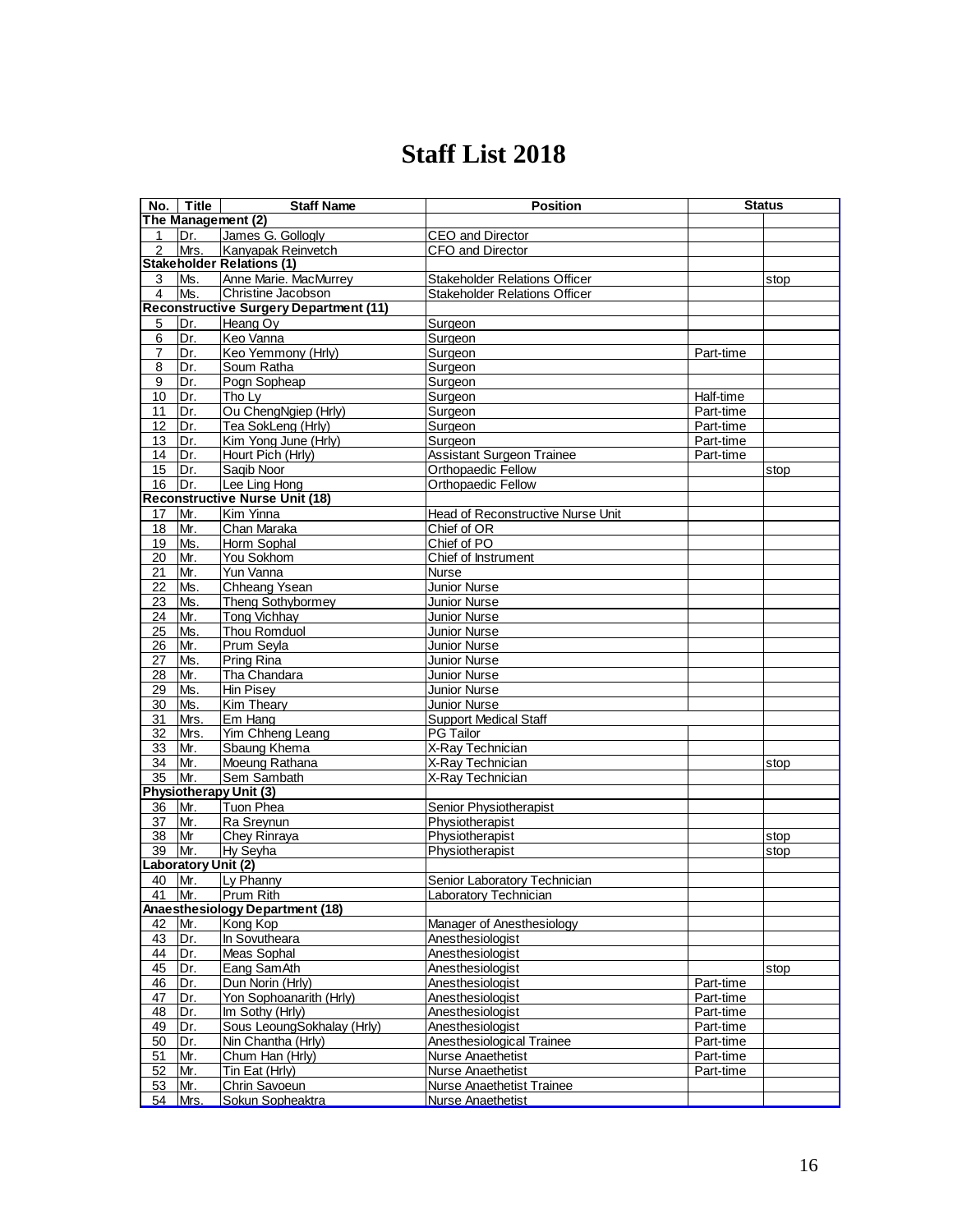| 55        | Mr.                       | Ut Daro                              | Nurse Anaethetist Trainee          |           |      |
|-----------|---------------------------|--------------------------------------|------------------------------------|-----------|------|
| 56        | Ms.                       | Miech Ratana                         | Nurse Anaethetist Trainee          |           | stop |
| 57        | Mr.                       | Tong Vichhan                         | Nurse Anaethetist Trainee          |           |      |
| 58        | Mr.                       | Chhuon Sopheak                       | <b>Nurse Anaethetist Trainee</b>   |           |      |
| 59        | Mrs.                      | Pun Sreyroth                         | <b>Nurse Anaethetist Trainee</b>   |           |      |
| 60        | Mr.                       | Um Sothea                            | Nurse Anaethetist Trainee          |           |      |
|           |                           |                                      |                                    |           |      |
| 61        | Ms.                       | Vong Vanndy                          | Nurse Anaethetist Trainee          |           |      |
|           |                           | <b>ENT Department (10)</b>           |                                    |           |      |
| 62        | Dr.                       | <b>Touch Sokdavy</b>                 | <b>ENT Surgeon</b>                 |           |      |
| 63        | Dr.                       | Chhea Sothea                         | <b>ENT Surgeon Trainee</b>         |           |      |
| 64        | Dr.                       | Sroun KimHout                        | <b>ENT Surgeon Trainee</b>         |           |      |
| 65        | Mrs.                      | Pign Sreyorn                         | <b>ENT Nurse</b>                   |           | stop |
|           |                           | <b>Ban Sokkieng</b>                  | <b>ENT Nurse</b>                   |           |      |
| 66        | Mrs.                      |                                      |                                    |           |      |
| 67        | Mrs.                      | Srun dany                            | <b>ENT Nurse</b>                   |           | stop |
| 68        | Ms.                       | Soeung Dany                          | <b>ENT Nurse</b>                   |           |      |
| 69        | Ms.                       | Soeurn Sreymouy                      | <b>ENT Nurse</b>                   |           |      |
| 70        | Mrs.                      | Ham Leakhena                         | <b>ENT Nurse</b>                   |           |      |
| 71        | Mrs.                      | Hai Danika                           | <b>ENT Nurse</b>                   |           |      |
| 72        | Mr.                       | <b>Yut Samnang</b>                   | Speech Therapist                   |           |      |
|           |                           |                                      |                                    |           |      |
| 73        | Ms.                       | <b>Toun Savin</b>                    | Speech Therapist Trainee           |           |      |
|           |                           | <b>Ophthalmology Department (9)</b>  |                                    |           |      |
| 74        | Mrs.                      | Bee Sokngin                          | Manager of Ophthalmology Dept.     |           |      |
| 75        | Mr.                       | Khun Romanea                         | Assistant Manager of Oph. Dept     |           |      |
| 76        | Dr.                       | Chhour Long (Hrly)                   | Ophthalmologist                    | Part-time |      |
| 77        | Dr.                       | Lay ChanDira                         | Ophthalmologist                    |           |      |
|           |                           |                                      |                                    |           |      |
| 78        | Dr.                       | Gregory Scott Fincham                | Ophthalmologist                    |           | stop |
| 79        | Dr.                       | Sea Bunseng                          | Ophthalmologist                    | Half-time |      |
| 80        | Dr.                       | Ouk Soleaphy                         | Ophthalmologist                    | Half-time |      |
| 81        | Dr.                       | Lach Sopheara                        | <b>Ophthalmological Trainee</b>    |           | stop |
| 82        | Dr.                       | Wey Vathana                          | Ophthalmological Trainee           |           |      |
| 83        | Dr.                       | Chhat Soksakada (Hrly)               | Ophthalmological Trainee           | Part-time |      |
| 84        | Dr.                       | Chhun Sambath                        | Ophthalmological Trainee           |           |      |
|           |                           |                                      |                                    |           |      |
|           |                           | <b>Ophthalmic Nurse Unit (7)</b>     |                                    |           |      |
| 85        | Ms.                       | Kong Chanthy (Hrly)                  | Ophthometrist                      | Part-time |      |
| 86        | Ms.                       | Noch Channy                          | Chief of Ophthalmic OR             |           |      |
| 87        | Mrs.                      | Ros Sophy                            | Senior Ophthlmic Nurse             |           |      |
| 88        | Mr.                       | Sao Moeun                            | <b>Ophthalmic Nurse</b>            |           |      |
| 89        | Mr.                       | Sem Ratha                            | <b>Ophthalmic Nurse</b>            |           |      |
| 90        | Ms.                       | Sun Yanak                            | Ophthalmic Nurse                   |           |      |
|           |                           |                                      |                                    |           |      |
| 91        | Mr                        | Sambath Soriy                        | <b>Ophthalmic Nurse</b>            |           | stop |
| 92        | Mr.                       | Tep Tola                             | <b>Ophthalmic Nurse</b>            |           | stop |
| 93        | Mr.                       | <b>Tep Buntherm</b>                  | <b>Ophthalmic Nurse</b>            |           |      |
|           |                           | <b>Ophthalmic Assistant (3)</b>      |                                    |           |      |
| 94        | Mrs.                      | Cheang Somphea                       | Ophthalmic Assistant               |           |      |
| 95        | Ms.                       | Seng Ratana                          | <b>Ophthalmic Assistant</b>        |           | stop |
| 96        | Mr.                       | Kea Lychheang                        | <b>Ophthalmic Assistant</b>        |           |      |
|           |                           |                                      |                                    |           |      |
| 97        | Ms.                       | Lim KamSort                          | <b>Ophthalmic Assistant</b>        |           |      |
|           |                           | <b>Administration Department (1)</b> |                                    |           |      |
| 98 Mr.    |                           | Sok Menglong                         | <b>Administration Manager</b>      |           |      |
|           | <b>Inventory Unit (2)</b> |                                      |                                    |           |      |
| 99        | Mr.                       | <b>Phal Sothea</b>                   | Senior Inventory Officer           |           |      |
| 100 Mr.   |                           | Im Panha                             | <b>Inventory Officer</b>           |           |      |
|           |                           | <b>Patient Information Unit (7)</b>  |                                    |           |      |
|           |                           |                                      |                                    |           |      |
| 101       | Mr.                       | Som ChanDiman                        | Senior Patient Information Officer |           |      |
| 102 Mr.   |                           | Soeurn Sovathana                     | <b>Patient Information Officer</b> |           |      |
| 103 Mr.   |                           | Soeun Youhort                        | Data Entry Officer                 |           |      |
| 104 Mr.   |                           | Ly SivPy                             | <b>Patient Registrar</b>           |           |      |
| 105 Mr.   |                           | Chan Sameoun                         | Patient Information Officer        |           |      |
| 106 Mr.   |                           | Nat Chandararith                     | Data Entry Officer                 |           | stop |
| 107 Mr.   |                           | <b>Kheng Rathanak</b>                | Data Entry Officer                 |           |      |
|           |                           |                                      |                                    |           |      |
| 108 Mr.   |                           | Chamrong Netvesal                    | Data Entry Officer                 |           |      |
|           |                           | <b>Bio-Engineering Unit (11)</b>     |                                    |           |      |
| 109 Mr.   |                           | Jesus A. Cruz                        | <b>Head of Engineering Unit</b>    |           |      |
| 110 Mr.   |                           | Phar Sophon                          | <b>Bio-Medical Engineer</b>        |           |      |
| 111   Mr. |                           | Phin Thearun                         | <b>Bio-Medical Engineer</b>        |           |      |
| 112 Mr.   |                           | <b>Buth Buntheoun</b>                | Electrician                        |           |      |
| 113 Mr.   |                           | <b>Kuy Sarith</b>                    | <b>Building Technician</b>         |           |      |
|           |                           |                                      |                                    |           |      |
| 114 Mr.   |                           | Mom Vasna                            | Cleaner                            |           |      |
| 115 Mrs.  |                           | Seam HongLang (Srey Pov)             | Cleaner                            |           |      |
|           | 116 Mrs.                  | <b>Than Siekngim</b>                 | Cleaner                            |           |      |